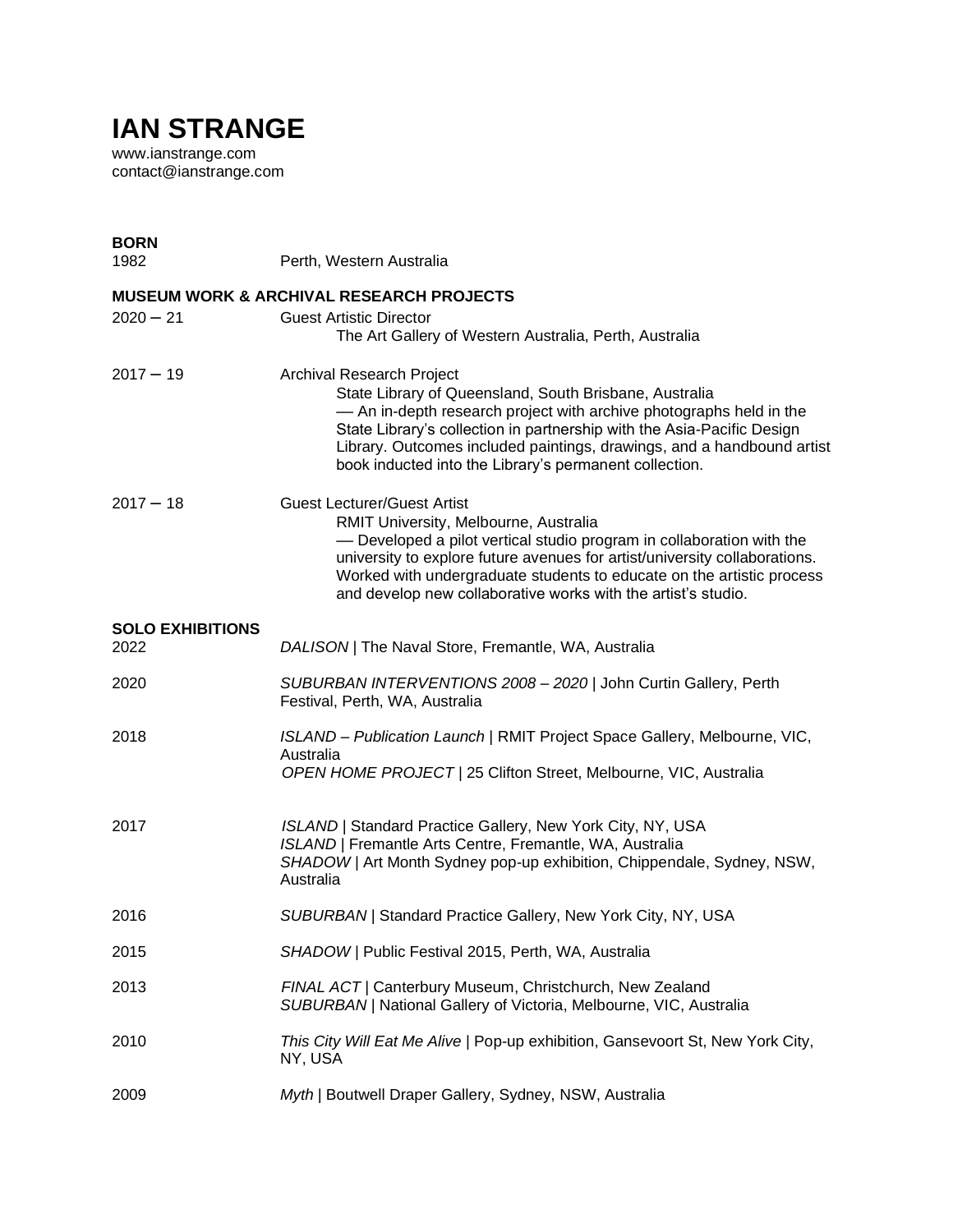| 2007                     | Kid Zoom   Central Showcase Gallery, Perth, WA, Australia                                                                                                                                                                                                                                                                                 |
|--------------------------|-------------------------------------------------------------------------------------------------------------------------------------------------------------------------------------------------------------------------------------------------------------------------------------------------------------------------------------------|
| 2022                     | <b>SELECTED PUBLIC PROJECTS &amp; COMMISSIONS</b><br>DALISON   Public installation created in collaboration with Trevor Powers in<br>Perth, Western Australia                                                                                                                                                                             |
| 2021                     | LIGHT INTERSECTION II   Public installation commissioned by the City of<br>Sydney for Art and About public art program.                                                                                                                                                                                                                   |
| 2020                     | WATERLINES   Public sculpture commissioned by Wonderment Walk Victoria,<br>City of Port Phillip, VIC.                                                                                                                                                                                                                                     |
| 2019                     | LIGHT INTERSECTION   Site specific installation commissioned by Lyon<br>Foundation for the Lyon Housemuseum, Melbourne, VIC.                                                                                                                                                                                                              |
| 2018                     | HOUSE INTERSECTION   Commissioned by the Robinhood Foundation for Blue<br>Ridge Labs, Brooklyn, New York.                                                                                                                                                                                                                                 |
| 2017                     | NOTHING IS FINISHED   Collaborative sculptural installation with Virgil Abloh,<br>Off-White, Melbourne, VIC.<br>NOTHING IS FINISHED   Collaborative sculptural installation with Virgil Abloh,<br>Off-White, Sydney, VIC.<br>FRAMEWORK   Site specific sculptural installation commissioned for Nuart<br>Festival 2017, Stavanger, Norway |
| 2015                     | ZŁOTY   Site specific installation commissioned by Katowice Miasto Ogrodów -<br>Instytucja Kultury im. Krystyny Bochenek Katowice, Poland.                                                                                                                                                                                                |
| 2010                     | Underbelly Project   Created in collaboration with Jordan Seiler and Logan Hicks,<br>Brooklyn, New York City, NY, USA                                                                                                                                                                                                                     |
| <b>GROUP EXHIBITIONS</b> |                                                                                                                                                                                                                                                                                                                                           |
| 2019                     | Enter   Lyon Housemuseum, Melbourne, VIC, Australia<br>Bowness Photography Prize   Monash Gallery of Art, Melbourne, VIC, Australia<br>Home: A Suburban Obsession   State Library of Queensland, Australia                                                                                                                                |
| 2018                     | FINAL ACT   Spring/Break Art Show, New York City, NY, USA<br>All We Can't See   Fortyfivedownstairs, Melbourne Art Week, Melbourne, VIC,<br>Australia                                                                                                                                                                                     |
| 2017                     | Red and White Party   Performance Space New York (P.S. 122), New York City,<br>NY, USA<br>Target Series   NuArt Festival, Stavanger, Norway<br>Homeless   Pop-up exhibition, Miami, FL, USA                                                                                                                                               |
| 2016                     | 45 Franklin   Collaboration with Catie Newell and SiTE: LAB, Grand Rapids, MI,<br><b>USA</b><br>HOME   Auckland Festival of Photography, Auckland, New Zealand                                                                                                                                                                            |
| 2014                     | 2014 Biennial of Australian Art: Dark Heart   Art Gallery of South Australia,<br>Adelaide, SA, Australia                                                                                                                                                                                                                                  |
| 2012                     | New Blood by Morgan Spurlock   Thinkspace Gallery, Los Angeles, CA, USA<br>City of Fire   Stephen Webster, Los Angeles, CA, USA<br>Streets of the World   Opera Gallery New York, New York City, NY, USA                                                                                                                                  |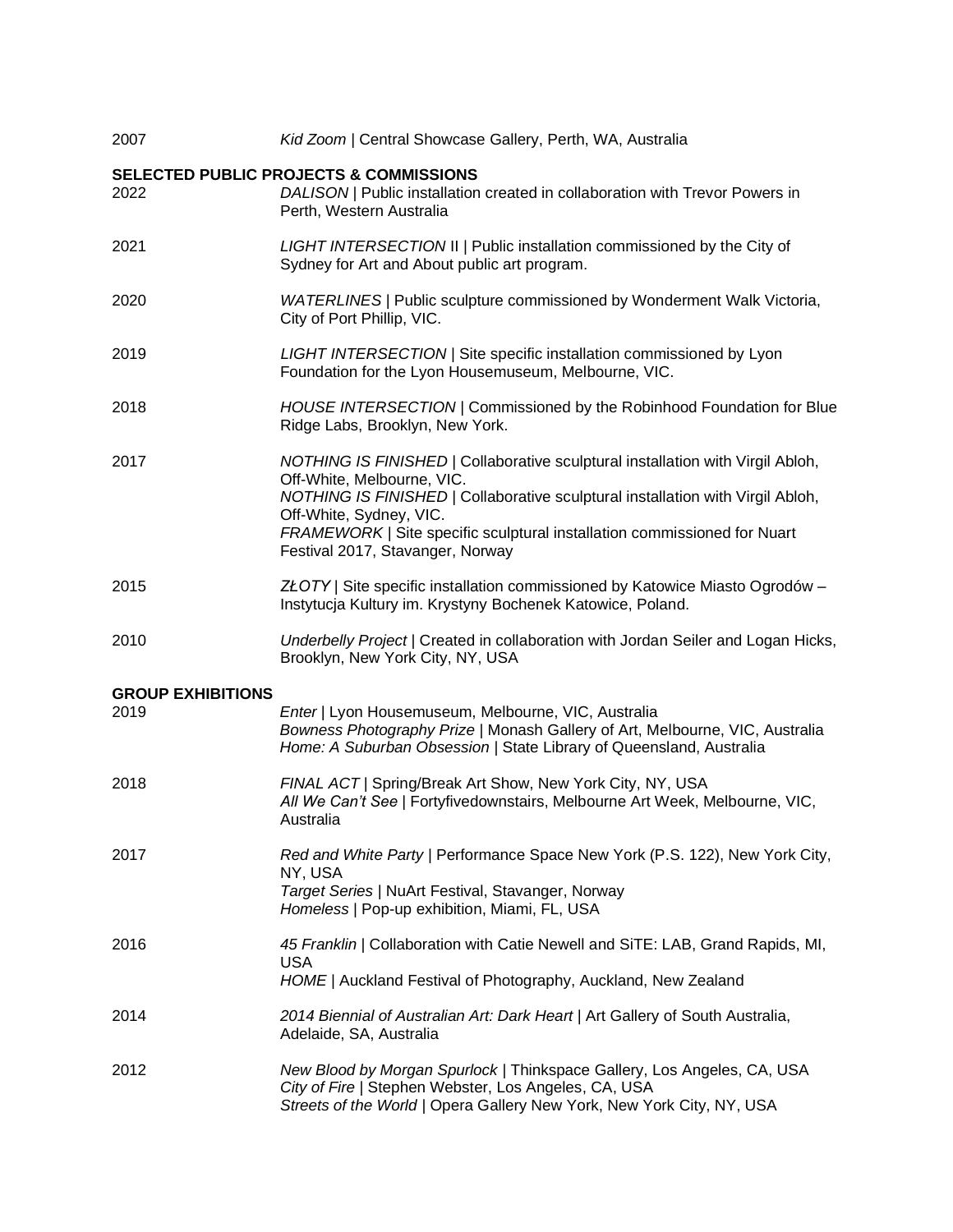| 2011 | Underbelly Project   Pop-up exhibition, Miami, FL, USA<br>Young and Free   White Walls, San Francisco, CA, USA<br>Outpost   Cockatoo Island, Turbine Hall, Sydney, NSW, Australia<br>Underbelly   Art Basel, Miami, FL, USA<br>The Street Art Show   Opera Gallery Paris, Paris, France<br>The Street Art Show   Opera Gallery London, London, United Kingdom<br>South Park 15th Anniversary Show   Opera Gallery New York, New York City,<br>NY, USA<br>Project 5   Ambush Gallery, Sydney, NSW, Australia                                                                                                                                                                                                                                                                                                                                                                                                                                                                                                                                                                                                                                                                                                                                                                                                                                                         |
|------|---------------------------------------------------------------------------------------------------------------------------------------------------------------------------------------------------------------------------------------------------------------------------------------------------------------------------------------------------------------------------------------------------------------------------------------------------------------------------------------------------------------------------------------------------------------------------------------------------------------------------------------------------------------------------------------------------------------------------------------------------------------------------------------------------------------------------------------------------------------------------------------------------------------------------------------------------------------------------------------------------------------------------------------------------------------------------------------------------------------------------------------------------------------------------------------------------------------------------------------------------------------------------------------------------------------------------------------------------------------------|
| 2010 | Opera Gallery - 10th Anniversary   Opera Gallery New York, New York City, NY,<br><b>USA</b><br>LTRHDS: An Exhibition of the English Alphabet   No Vacancy Gallery,<br>Melbourne, VIC, Australia<br>Mixed Business   Ambush Gallery, Sydney, NSW, Australia<br>Edge of Love   Strychnin Gallery, Berlin, Germany<br>Pop Rocks   Urban Uprising Gallery, Sydney, NSW, Australia                                                                                                                                                                                                                                                                                                                                                                                                                                                                                                                                                                                                                                                                                                                                                                                                                                                                                                                                                                                       |
| 2009 | Weapon of Choice Xmas Pop-Up Show   Weapon of Choice Gallery, Bristol,<br>United Kingdom<br>Nimbus Vapor   Opera Gallery New York, New York City, NY, USA<br>Hip Hop Lives Here   Auckland, New Zealand<br>Hard Cover, No Jacket   Oh Really Gallery, Sydney, NSW, Australia<br>The Forty Thieves 2   Gorker Gallery, Melbourne, VIC, Australia<br>12x12   No Vacancy Gallery, Melbourne, VIC, Australia<br>12x12   Ambush Gallery, Sydney, NSW, Australia<br>Overgrowth 2   Last Chance Studio, Perth, WA, Australia<br>Time Bomb   Museum of Contemporary Art, Sydney, NSW, Australia<br>New Eyes Open   Ambush Gallery, Sydney, NSW, Australia<br>Suit Up   No Vacancy Gallery, Melbourne, VIC, Australia                                                                                                                                                                                                                                                                                                                                                                                                                                                                                                                                                                                                                                                        |
| 2008 | Villain Custom Toy Show   No Vacancy Gallery, Melbourne, VIC, Australia<br>Black Spot   Wasteland, Perth, WA, Australia<br>Trailblazers   Boutwell Draper Gallery, Sydney, NSW, Australia<br>Silver ArtRage 25: The Exhibition   Perth Institute of Contemporary Arts, Perth,<br>WA, Australia<br>Sleep is the Cousin of Death   Per Square Metre Gallery, Melbourne, VIC,<br>Australia<br>Monster Invasion   Ruban Rat Gallery, Sydney, NSW, Australia<br>Don't Ban the Can   Gallery 696, Melbourne, VIC, Australia<br>Defenders of the Universe   Gallery 696, Melbourne, VIC, Australia<br>The Forty Thieves   Gorker Gallery, Melbourne, VIC, Australia<br>Creep Show   Per Square Metre Gallery, Melbourne, VIC, Australia<br>Cut Outs   Per Square Metre Gallery, Melbourne, VIC, Australia<br>Another Red Balloon   Famous When Dead Gallery, Melbourne, VIC, Australia<br>Fatally Yours   Crewest Gallery, Los Angeles, CA, USA<br>Collector's Edition   Line Collective, Keith and Lottie Gallery, Perth,<br>WA, Australia<br>The Line Show   Line Studio, Perth, WA, Australia<br>Time Bomb   Museum of Contemporary Art, Sydney, NSW, Australia<br>Sideways   MTV Gallery, Sydney, NSW, Australia<br>2007 Art Agenda   Art Rage, Perth, WA, Australia<br>Urban Art Agenda #2   Perth, WA, Australia<br>Archetypes   Revolver, Melbourne, VIC, Australia |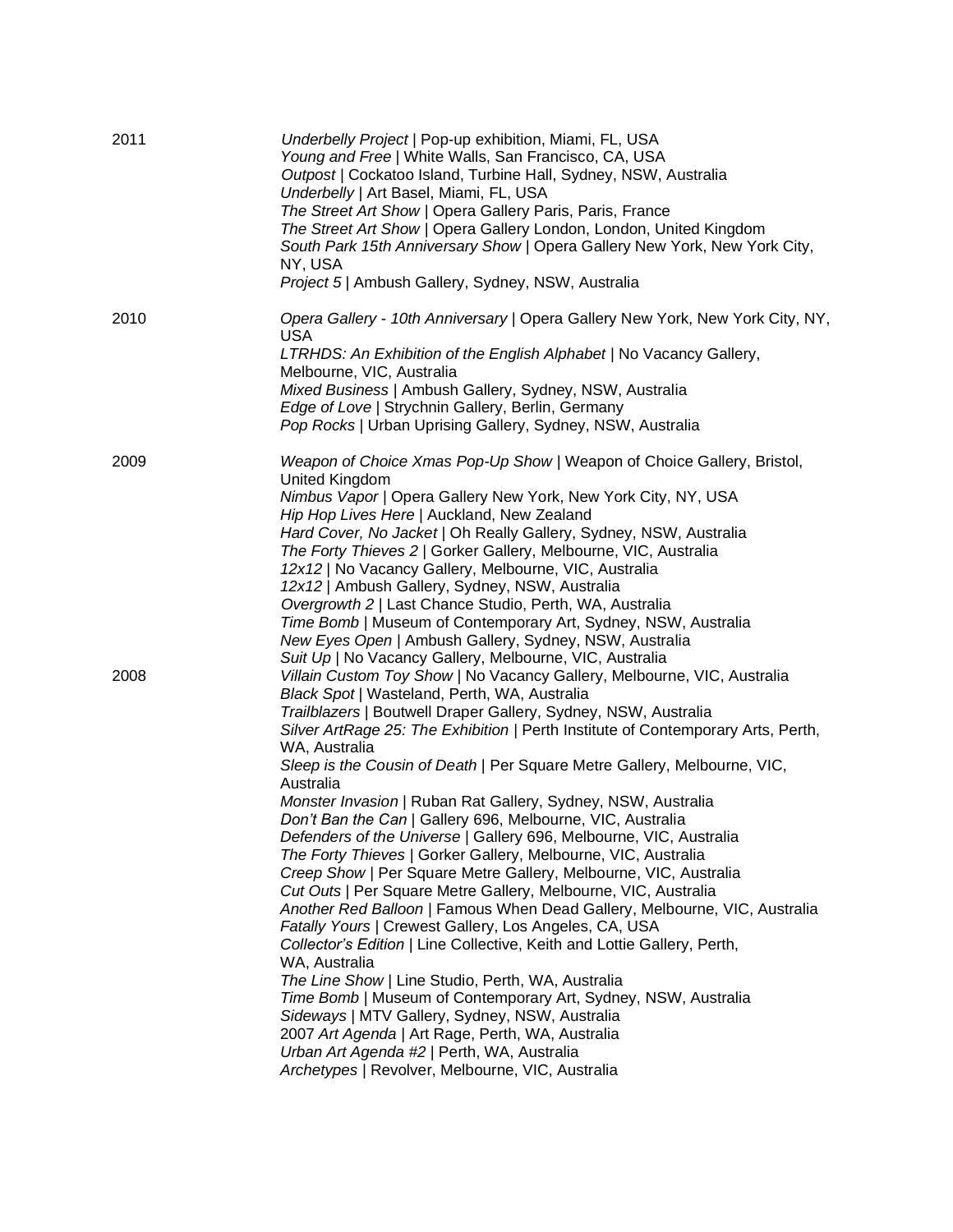## **SELECTED FILM & VIDEO WORKS**

| 2022                             | DALISON / Ian Strange & Trevor Powers. Single-channel film work, 2.40:1.<br>Stereo Sound. 18m05s duration.                                                                                               |
|----------------------------------|----------------------------------------------------------------------------------------------------------------------------------------------------------------------------------------------------------|
| 2020                             | TRACES   Film collaboration with contemporary dance company Chunky Move<br>and choreographer Anouk Van Dijk.                                                                                             |
| 2017                             | HOME - The Art of lan Strange   Documentary series commissioned by ABCTV<br>Australia                                                                                                                    |
| 2015                             | SHADOW   Single-channel digital film. First exhibited at Public Festival 2015,<br>Perth, WA, Australia                                                                                                   |
| 2013                             | Final Act   Single-channel digital film. First exhibited at the Canterbury Museum,<br>Christchurch, New Zealand                                                                                          |
| 2013                             | SUBURBAN   Multi-channel digital film. First exhibited at the National Gallery of<br>Victoria, VIC, Australia                                                                                            |
| 2011                             | Untitled Film (Destruction of Three Holden Commodores)   First exhibited at<br>Turbine Hall, Cockatoo Island, Sydney, NSW, Australia                                                                     |
| <b>ARTIST BOOKS + MONOGRAPHS</b> |                                                                                                                                                                                                          |
| 2022                             | Strange, Ian. Disturbed Home. Edited by Kevin Moore with text by Kevin Moore<br>and Britt Salvesen. Bologna, Italy: Damiani, Thames & Hudson. ISBN:<br>9788862087698                                     |
| 2018                             | Strange, Ian. Island. Sydney, NSW, Australia: PAMPAM Press, 2018.                                                                                                                                        |
|                                  | Strange, Ian. Shadow. Sydney, NSW, Australia: Scoundrel Projects, 2017.                                                                                                                                  |
| 2017                             | Strange, Ian. Target. Stavangar, Norway: Nuart Festival, 2017.                                                                                                                                           |
| <b>BIBLIOGRAPHY</b>              |                                                                                                                                                                                                          |
| 2022                             | Art Almanac Staff. "Ian Strange: Dalison." Art Almanac, March 2, 2022. Online.                                                                                                                           |
|                                  | Berra, Tommaso. "Ian Strange's big screen for the Australian suburbs."<br>Collateral, March 2022. Online.                                                                                                |
|                                  | Boom Staff. "Dalison by Artist Ian Strange & Musician Trevor Powers." Boom<br>Magazine, March 18, 2022. Online.                                                                                          |
|                                  | Browning, Daniel. "Home truths, Ian Strange, Sera Waters and spotlight on<br>feminist artist Frances Phoenix." ABC Australia. Broadcast on ABC National<br>Radio 'The Art Show.' March 30, 2022. Online. |
|                                  | Collins, Simon. "Perth artist lan Strange's Dalison project sheds light on the<br>David and Goliath battle for suburban home." The West Australian, February 28,<br>2022. 2-3.                           |
|                                  | Huacuz, Fernando. "Dalison: un cortometraje de Ian Strange y Trevor Powers en<br>Australia." All City Canvas, April 30, 2022. Online.                                                                    |
|                                  | Orton, Toby. "Artist Ian Strange punctures a rundown Sydney house with<br>fluorescent. Light beams." Plain Magazine, January 2, 2022. Online.                                                            |
|                                  |                                                                                                                                                                                                          |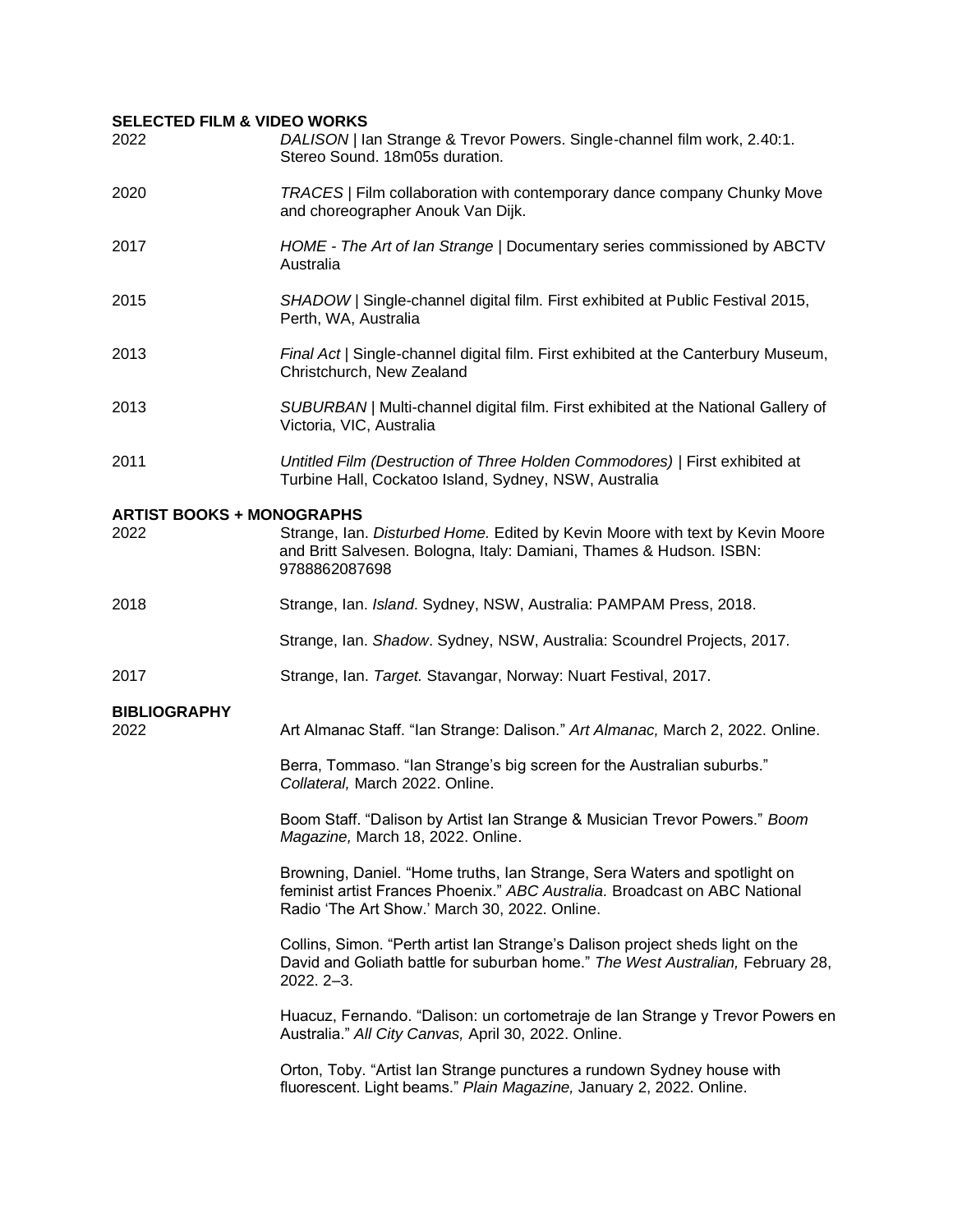Financial Times Staff, "Opening Shot." *Financial Times London,* How to Spend It Magazine, March 26, 2022. 2.

Frangos, Daniela. "A major new work by artist Ian Strange is a eulogy to a lost suburb and the impermanence of home." *Broadsheet,* March 24, 2022. Online.

Gessato Staff. "Light Intersections II." *Gessato,* 2022. Online.

Hansen, Susan, Ian Strange, and Trevor Powers. "Dalison: A Visual-Sonic Collaboration." *NuArt Journal 6,* 2022. 102–120.

Holden, Kate. "Ian Strange." *The Saturday Paper,* April 9, 2022. 26.

Kaluder, Caelan. "Art of the forgotten suburbia." *Habitus Living,* April 28, 2022. Online.

Kirk, Gavin. "An ordinary birck home in WA illuminated by Ian Strange's artistry." *Daily Architecture News,* April 3, 2022. Online.

Kok, Jenevieve. "A New Project by Ian Strange and Trevor Powers: DALISON." *The Artling,* March 16, 2022. Online.

Monster Children Staff. "Ian Strange Explores the Suburb that Western Australia Forgot." *Monster Children,* 2022. Online.

Public Delivery Staff. "Ian Strange burns down suburban houses in the name of art." *Public Delivery,* May 26, 2022. Online.

Reisch, Stephanie. "Exhibition review: Dalison by Ian Strange and Trevor Powers." *Arts Hub,* May 23, 2022. Online.

Stephens, Andrew. "Haunting artwork evokes the neighborhood that didn't need to disappear." *Spectrum, The Age Newspaper.* 8–9.

Street Art News Staff. "Dalison by Ian Strange and Trevor Powers in Perth, Australia." *Street Art News,* Marach 2022. Online.

Watson, Fleur. "Driven by flexibility: Divided House." *Architecture AU,* May 3, 2022. Online.

Wynne, Emma. "Old family home gets dramatic demolition send-off in artistic installation by Ian Strange." *ABC Radio Perth,* March 1, 2022. Online.

Zeitoun, Lea. "Ian Strange & Trevor Powers to release short film as eulogy for isolated Australian house." *Design Boom,* March 3, 2022. Online.

Zhuravlyova, Sonia. "Ian Strange and Trevor Powers collaborate on new film work and photographic series Dalison." *Icon,* March 15, 2022. Online.

2021 Architecture and Design News Desk. "LED lights bring derelict Victorian house to life in latest public installation," *Architecture and Design,* December 12, 2021. Online.

> Ebert, Grace. "Bars of Light Pierce a Dilapidated Sydney-Area Home in Ian Strange's Illuminated Interventions." *Colossal,* December 3, 2021. Online.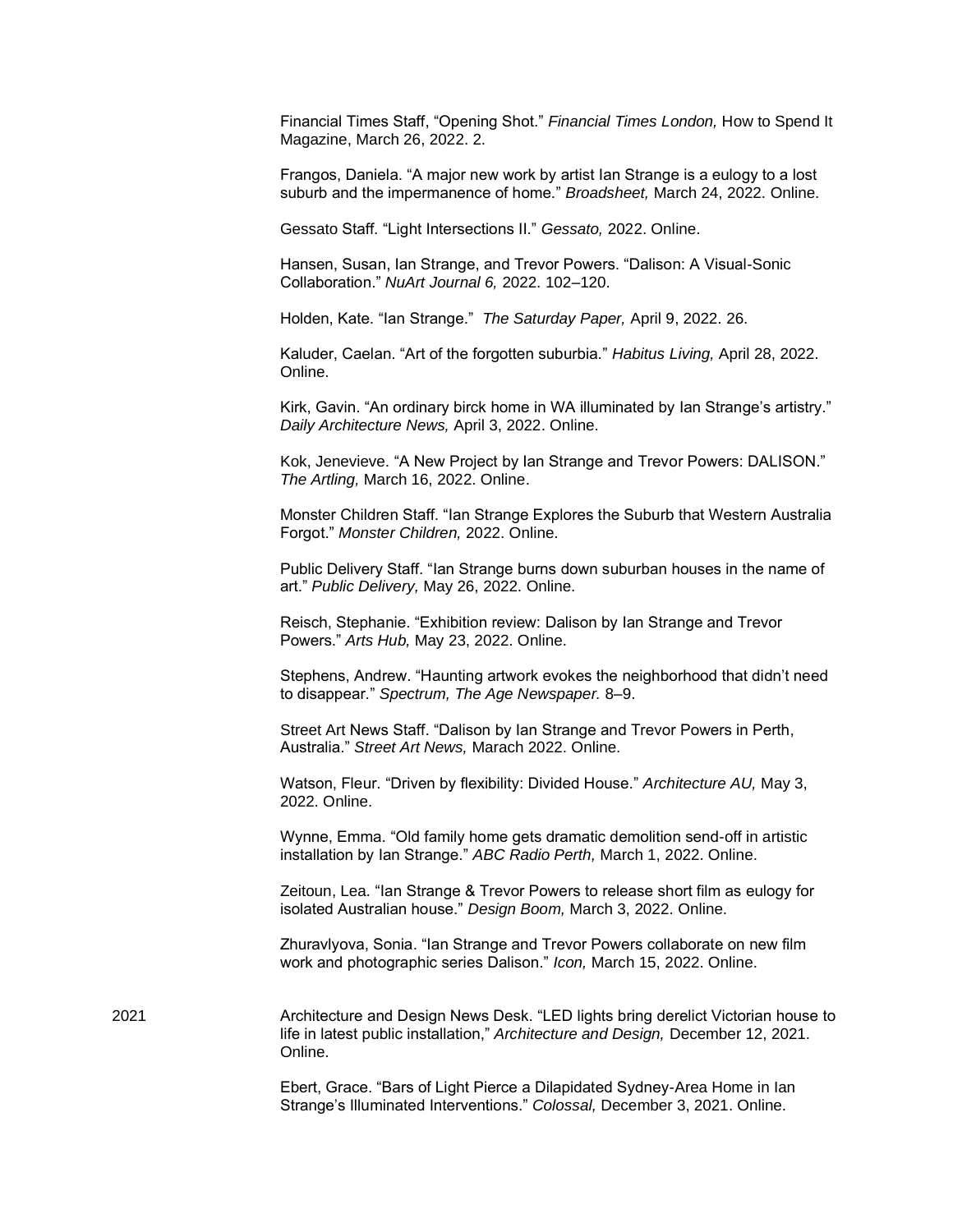Galvin, Nick. "Flash of inspiration for a rundown city terrace." *The Sydney Morning Herald*, June 28, 2021. 17.

Ghassemitari, Shawn. "Ian Strange Pierces a Sydney House with Luminous Beams of Light." *Hype Art,* December 8, 2021. Online.

Kirk, Gavin. "Final days: 'Intersections' by Ian Strange lights up Sydney nights." *Daily Architecture News,* July 2, 2021. Online.

Loqueva Staff. "Incredible Installation of Light in an Abandoned House." *O Loqueva,* December 10, 2021. Online.

Lombardo, Freya. "Ian Strange unveils his latest art installation in Sydney." *The Golden Mean,* 2021. Online.

Ludel, Wallace. "FotoFocus's photography biennial returns to Cincinnati in 2022 with focus on climate change." *The Art Newspape*r, April 14, 2021. Online.

Marshall, Bronwyn. "Divided Yet Congruent––Divided House by JCB Architects." *The Local Project,* 2021. Online.

Mixed Grill Staff. "Iana Strange doorboort out huis met licht." *Mixed Grill,* 2022. Online.

Pickup, Jo. "State gallery relaunch to mark new era." *Arts Hub,* November 10, 2021. Online.

Prisco, Isabella. "La casa nella periferia di Sydney trafitta da una pioggia di dardi di luce." *Elle Décor Italia,* December 15, 2021. Online.

Reisch, Stephanie. "Exhibition Review: The View from Here, AGWA." *Arts Hub,*  December 7, 2021. Online.

Santos, Chynna. "Ian Strange's Intersections." *Broadsheet,* June 2021. Online.

Smith, Rachel. "Cincinnati's FotoFocus Photography Biennial Announces Theme, Initial Programming." *City Beat,* April 21, 2021. Online

Staff Photo Editor, "The Sydney Morning Herald Photos of the week." *Sydney Morning Herald,* July 2, 2021. Online.

Staff Writer, "Ian Strange burns down suburban houses in the name of art." *Public Delivery*, January 27, 2021. Online.

Tascon, Adam. "Fotofocus's photography biennial returns with focus on climate change." *Magazoid Magazine,* April 24, 2021. Online.

Veenhuyzen, Max. "The Art Gallery of WA is Showing a Bold Exhibition of Contemporary, Fresh Western Australian Art." *Broadsheet,* November 17, 2021. Online.

West Australian Staff. ""Change of art for a grand old dame." *The West Australian,* November 18, 2021. Online.

Wynne, Emma, and Joanna Trilling. "WA's state art gallery reopens with new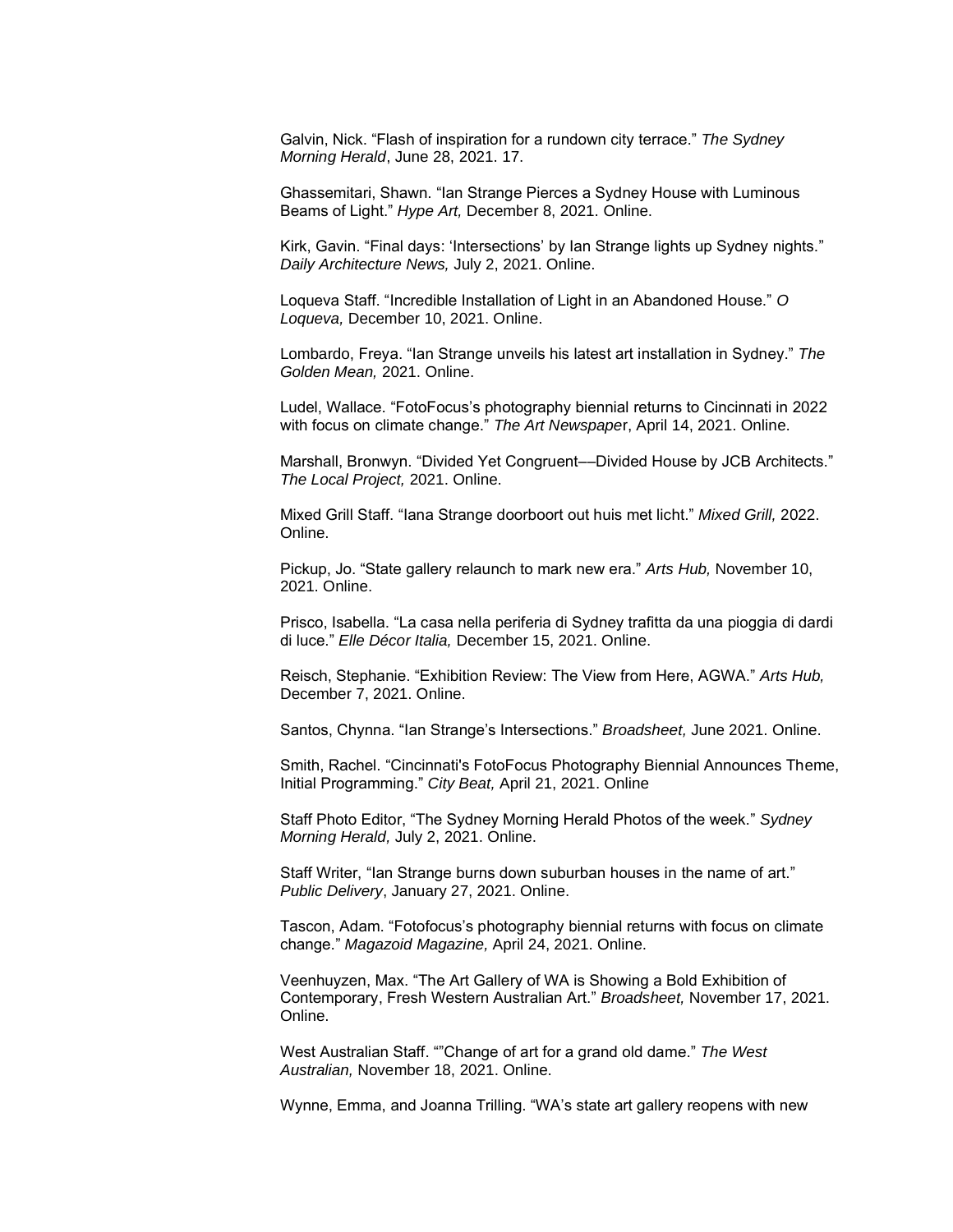|      | rooftop space, improved lighting and hundreds of new commissions." ABC Radio<br>Perth, November 6, 2021. Online.                                                                                                            |
|------|-----------------------------------------------------------------------------------------------------------------------------------------------------------------------------------------------------------------------------|
|      | Zeitoun, Lea. "Beams of light piece through this 19 <sup>th</sup> -century derelict building in<br>Sydney, Australia." Design Boom, December 8, 2021. Online.                                                               |
| 2020 | Art Gallery of Western Australia Staff, "One of Australia's most prestigious prizes<br>returns to AGWA." Art Gallery of Western Australia, November 9, 2020. Online.                                                        |
|      | Booth, Sarah. "School's Liquid Assets." Herald Sun, December 15, 2020. 15.                                                                                                                                                  |
|      | D'Angelo, Emanuele. "Houses like a canvas, street art by Ian Strange,"<br>Collateral, June 2020. Online.                                                                                                                    |
|      | De Luca, Amber. "The OFF-WHITE Streetwear Phenomenon." Casper<br>Magazine, December 2, 2020. Online.                                                                                                                        |
|      | Fairley, Gina. "Review: Ian Strange – Suburban Interventions, John Curtin<br>Gallery (WA)." Artshub, February 18, 2020. Online                                                                                              |
|      | Georgiou, Myra, Saskia Sassen, Jack Self, Brooke Holmes, Ian Strange and<br>Alfredo Brillembourg. The Politics of Public Space, vol 2, edited by OFFICE &<br>Tom Muratore. Melbourne, Australia: OFFICE, 2020. 163-195.     |
|      | Jacques, Mark, Tania Davidge, Tom Andrews, Peter Chambers, Libby Porter,<br>and Claire Martin. The Politics of Public Space, vol 1, edited by OFFICE & Tom<br>Muratore. Melbourne, Australia: OFFICE, 2020.                 |
|      | Kruijff, Peter de. "Bureaucrat Colin Walker and artist Ian Strange team up to lead<br>newly reopened Art Gallery of WA." The West Australian, June 6, 2020. Online.                                                         |
|      | Laurie, Victoria. "Cool Change." The Australian, August 14, 2020. 5.                                                                                                                                                        |
|      | Magazine Staff. "Ian Strange: Suburban Interventions." Art Guide, February 18,<br>2020. Online.                                                                                                                             |
|      | McDonald, John. "John Price Siddon: eclectic, gothic and psychedelic." The<br>Sydney Morning Herald, February 21, 2020. Online.                                                                                             |
|      | Pegrum, Emma. "What to See at Perth Festival 2020." Broadsheet, January 23,<br>2020. Online.                                                                                                                                |
|      | Taylor, Belle. "Artist lan Strange has become obsessed with the idea of the<br>suburban home, ditching the spray cans and focusing on a much<br>bigger canvas - houses." The West Australian, February 24, 2020.<br>Online. |
|      | Robinson, Simon, and Steve Mintern. "Artist lan Strange on Concepts of Home."<br>Assemble Papers, September 30, 2020. Online.                                                                                               |
| 2019 | Strange, Ian. "The Surreal Homes of Ian Strange." Interview by Namila Benson.<br>ABC News, February 26, 2020. Online.                                                                                                       |
|      | Cox, Will. "Enter: Lyon Housemuseum's inaugural exhibition." Broadsheet, 2019.<br>Online.                                                                                                                                   |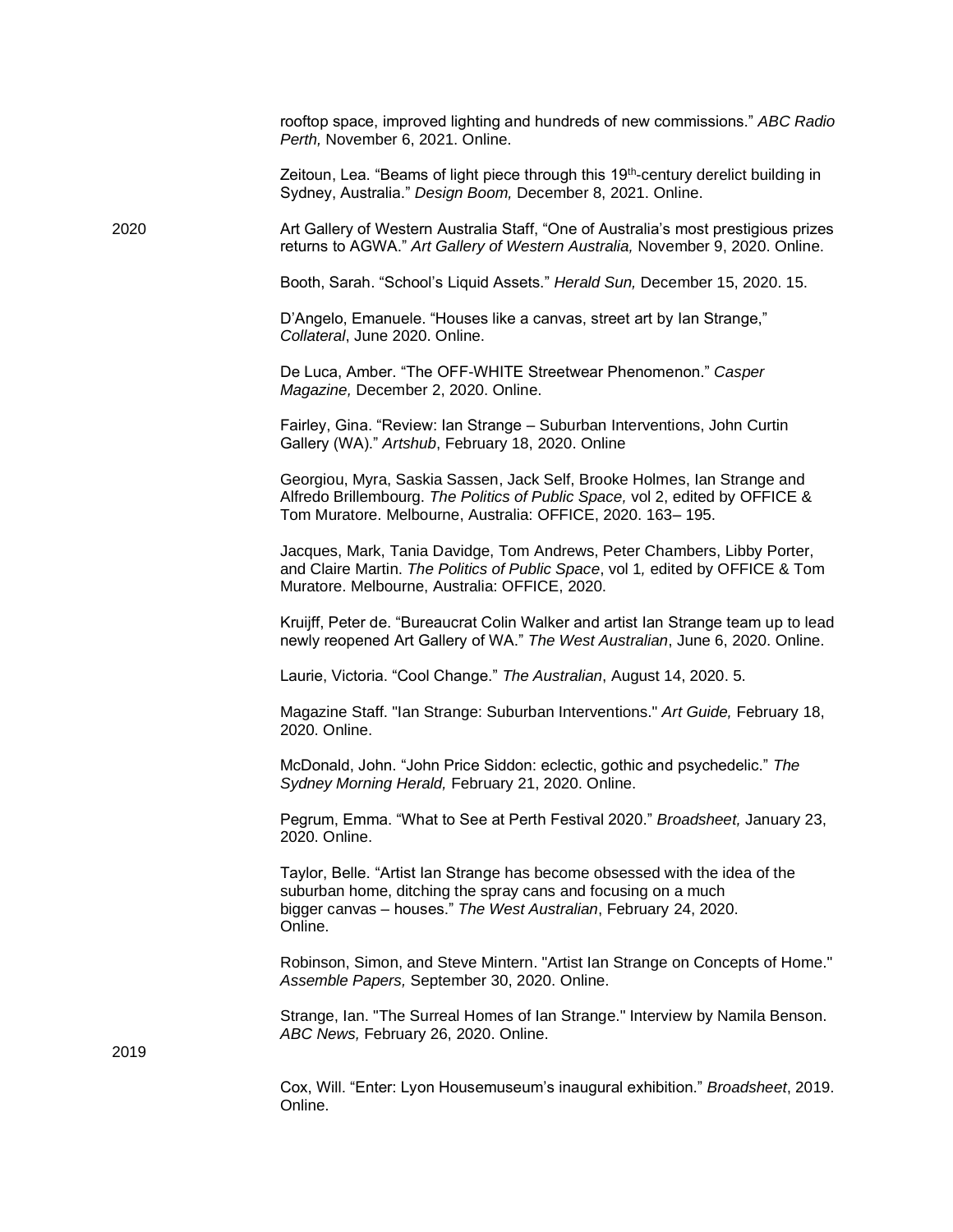|      | Fredericks, Joel. "From Smart City to Smart Engagement: Exploring Digital and<br>Physical Interactions for Playful City-Making." In Making Smart Cities<br>More Playable, edited by Anton Nijholt. Singapore: Springer, 2019. 119-<br>120. |
|------|--------------------------------------------------------------------------------------------------------------------------------------------------------------------------------------------------------------------------------------------|
|      | Hampson, Alice. "Home: A Suburban Obsession." Architecture AU March 27,<br>2019. Online.                                                                                                                                                   |
|      | Harmon, Steph. "Enter the Lyon Housemuseum: the family raised in an art<br>gallery opens up to the public." The Guardian, March 16, 2019. Online.                                                                                          |
|      | Hunn, Patrick. "Lyon Housemuseum Galleries open in suburban Melbourne."<br>Architecture AU, March 15, 2019. Online.                                                                                                                        |
|      | Murrell, Elle. "5 Standout Installations at Melbourne's Newest Gallery." The<br>Design Files, March 15, 2019. Online.                                                                                                                      |
| 2018 | Aruallan, Laura. "Home Sweet Home." Graffiti Art Magazine, no. 37 (2018): 66-<br>67.                                                                                                                                                       |
|      | Carolan, Nicholas. "In 'All We Can't See', Leading Contemporary Artists<br>Illustrate the Human Cost of Australia's Great Shame." Grazia, 2018.<br>Online.                                                                                 |
|      | ------ "Strange Things." Grazia, 2018. Online.                                                                                                                                                                                             |
|      | Cox, Will. "All We Can't See." The Saturday Paper, August 4-10, 2018. Online.                                                                                                                                                              |
|      | Fran. "HOME: A public at installation by Ian Strange and Nuart." Urbanite<br>February 11, 2018. Online.                                                                                                                                    |
|      | Francis, Hannah. "A new major art gallery enters suburban Melbourne." The<br>Sydney Morning Herald, December 7, 2018. Online.                                                                                                              |
|      | Lendrum, Alexander. "Watch Ian Strange Take us on a Tour Around his Large<br>Scale 'Suburban Interventions." UNRTD, 2018. Online.                                                                                                          |
|      | McNichol, Ella. "Home: The Art of Ian Strange' Doco series shows the man at<br>work." Acclaim, 2018. Online.                                                                                                                               |
|      | Menendez, Enrique. "Places of Our Own: Ian Strange." Hypebeast Magazine:<br>The Singularity Issue, no. 22 (June 2018): 102-120.                                                                                                            |
|      | Omagari, Lisa. "Strangely Familiar: Artist Ian Strange on Notions of 'Home' &<br>Sinister Suburbia." The Upsider, May 16, 2018. Online.                                                                                                    |
|      | Palmer, Daniel. "Domestic Interventions: Ian Strange's Island." Architecture AU,<br>July 24, 2018. Online.                                                                                                                                 |
|      | Premnath, Sreshta Rit. "Ian Strange Island." In Island. Sydney, NSW, Australia:<br>PAMPAM Press, 2018. 2-3.                                                                                                                                |
|      | Rooney, Brigid. Suburban Space: The Novel and Australian Modernity.<br>London: Anthem Studies in Australian Literature and Culture, 2018.                                                                                                  |
|      |                                                                                                                                                                                                                                            |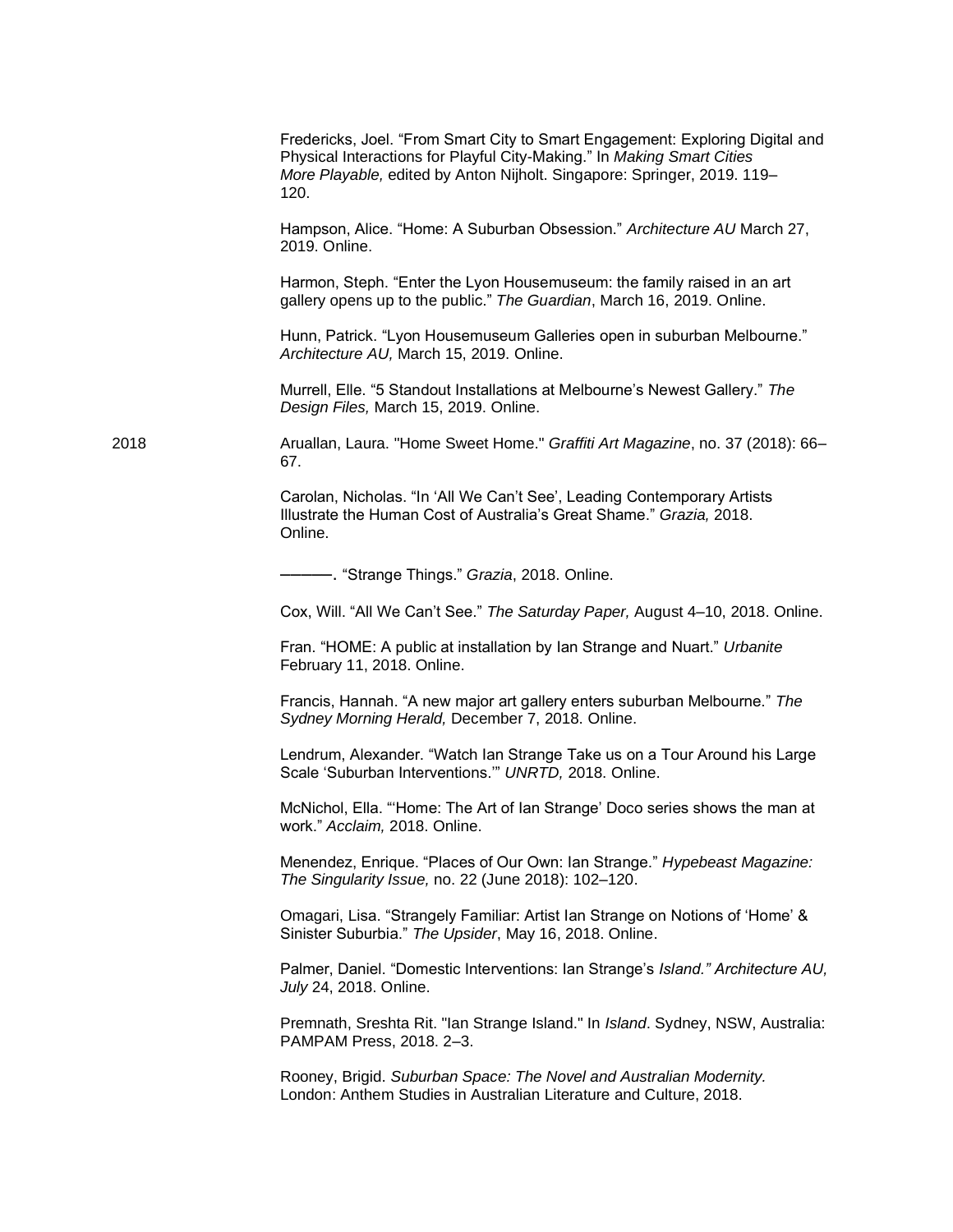|      | 20.                                                                                                                                                                      |
|------|--------------------------------------------------------------------------------------------------------------------------------------------------------------------------|
|      | Saint-Smith, Emily. "What happens at TEDxSydney (and why you should book<br>your ticket for next year)." The AU Review, June 17, 2018. Online.                           |
|      | Schacter, Rafael. "Ian Strange." In Street to Studio. London: Lund Humphries,<br>2018. 202-206.                                                                          |
|      | Valmorbida, Amanda. "TedxSydney 2018 First Line-Up Is Here." Broadsheet,<br>April 4, 2020. Online.                                                                       |
|      | Zahl, Jan. "Aesthetic destruction: At home with Ian Strange." In Nuart Journal:<br>Space is the Place, vol. 1, no. 1 (December 2018): 83-87.                             |
| 2017 | Art Almanac Staff. "World premiere of lan Strange's latest exhibition, ISLAND."<br>Art Almanac, June 20, 2017. Online.                                                   |
|      | Art Guide Australia Staff. "ISLAND' Exhibition Summary." Art Guide Australia,<br>no. 108 (July/August 2017): 216.                                                        |
|      | Art Monthly Australasia Staff. "Ian Strange 'Island." Art Monthly Australasia,<br>no 303 (November 2017): 36-39.                                                         |
|      | Artist's Chronicle Staff. "Island of Home." Artist's Chronicle, no 174 (2017): 5-6.                                                                                      |
|      | Azzarello, Nina. "Ian Strange paints post-war suburban homes in Australia<br>entirely matte black." Design Boom, March 29, 2017. Online.                                 |
|      | Bernfield, Nathan. "Ian Strange asks us what 'home' means." FBi Radio. May<br>12, 2017. Online.                                                                          |
|      | Britton, Kate. "Ian Strange's Shadows of Home." In Shadow. Sydney, NSW,<br>Australia: Scoundrel Projects, 2017. 2-3.                                                     |
|      | Cheng, Linda. "Ian Strange turns condemned suburban house into temporary<br>gallery." Architecture AU October 6, 2017. Online.                                           |
|      | Connelly, Laura. "Island: large-scale photographic works by lan Strange convey<br>dark undertones." Creative Boom, December 13, 2017. Online.                            |
|      | Crittenden, Jasmine. "This Ian Strange Installation Will Turn an Inner-City<br>Melbourne Home into an Artwork." Concrete Playground, October 6, 2017.<br>Online.         |
|      | Fortescue, Elizabeth. "The great Australian dream casts a black Shadow over<br>artist Ian Strange's inner landscape." The Daily Telegraph, February 23, 2017.<br>Online. |
|      | King, Richard. "Where we live." The Monthly, August 1, 2017. Online.                                                                                                     |
|      | Marlborough, Patrick. "Making Art from the Decaying Suburban Dream." Vice,<br>August 7, 2017. Online.                                                                    |
|      | Mathwin, Graham. "Ian Strange's suburban nightmares." Art Guide, July 26,<br>2017. Online.                                                                               |
|      |                                                                                                                                                                          |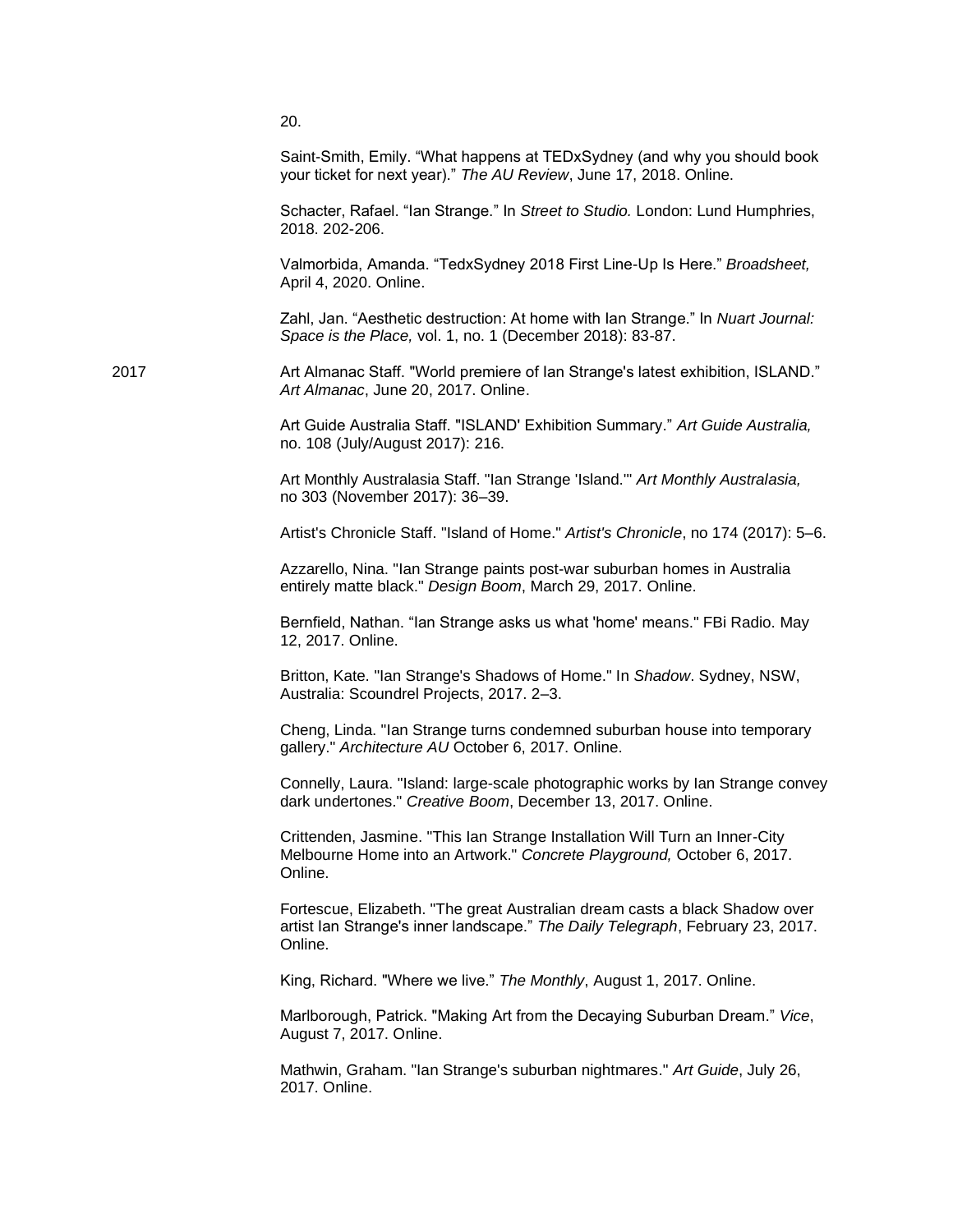Malyon, Craig. "The Aesthetics of Ruination." *Art Almanac*, March 2017. 42–44.

Morita, Maki. "First Look Inside Ian Strange's Installation 'Open Home.'" *Acclaim*, 2017. Online.

Penning, Monique. "Taking Over Suburbia with Ian Strange." *Monster Children, February* 22, 2017. Online.

Schacter, Rafael. The World Atlas of Street Art and Graffiti. 2nd ed. San Rafael, CA: Insight Editions, 2017. 382–383.

Storie, Edwina. "The art of the build: Ian Strange interrogates our ideas of home." *ABC News*, February 17, 2017. Online.

Strange, Ian. "Ian Strange questions the nature of home." Interview by Hillary Harper. *ABC News,* October 12, 2017. Online.

–––––. "Interview with Ian Strange." Interview by Fremantle People Staff. *Fremantle People*, Aug 1, 2017. Online.

–––––. "Jan Zahl in Conversation with Ian Strange." Interview by Jan Zahl. In *Nuart Journal 2017*. Stavanger, Norway: Nuart Festival, 2017. 10.

–––––. "The Island of Ian Strange." Interview by Baltyn, Naomi. *RTR Artbeat,*  July 21, 2017. Online.

–––––. "The Island of Ian Strange." Interview by RTRFM Staff. *RTRFM, February* 15, 2017. Online.

–––––. "Upfront: Ian Strange." Interview by Ella McNicol. *Acclaim*, 2017. Online.

Stranger, Lucy. "Ian Strange: Shadows." *Artist Profile,* 2017. Online.

Wachtel, Katya. "Open Home." *Broadsheet*, 2017. Online.

2016 Art Guide Staff. "'Island' Exhibition." *Art Guide*, no 108 (2016): 216.

Connelly, Laura. "Artist creates sinister series of installations that explore the concept of 'home'." *Creative Boom,* June 7, 2016. Online.

Crown, Sarah. "From Home to Home." *Sarah Crown,* May 19, 2016. Online.

Newell, Catie, and Ian Strange. "Artists in conversation: Catie Newell and Ian Strange on Detroit's changing nightscapes." *Hero*, October 2, 2016. Online.

Martin, Olivia. "Playing house: artist Ian Strange creates an eerie portrait of American suburbia." *Wallpaper,* May 24, 2016. Online.

Mitzevich, Nick. "Tripping over Adelaide art in the Big Apple." *InDaily*, May 11, 2016. Online.

Weiland, Alex. "Ian Strange*." Acclaim: The After Dark Issue*, no 30 (2016). Online.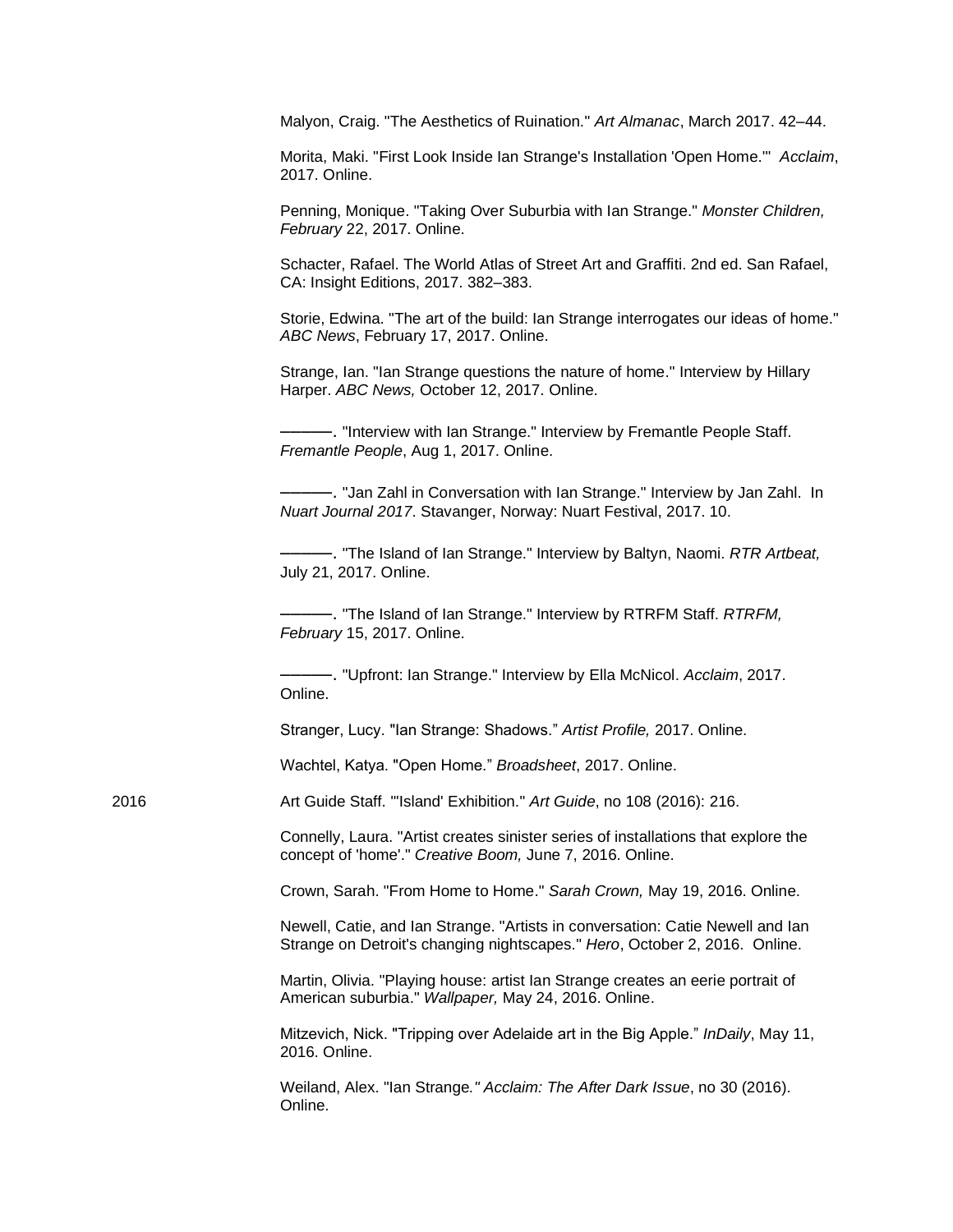|      | Young, Alison. Street Art World. London: Reaktion Books, 2016. 90-91.                                                                                                                                   |
|------|---------------------------------------------------------------------------------------------------------------------------------------------------------------------------------------------------------|
| 2015 | Artist Profile Magazine Staff. "De Nieuwe." Artist Profile Amsterdam. April 2015.<br>Online.                                                                                                            |
|      | Diman, Paz. Skullture: Skulls in Contemporary Visual Culture. Berkeley, CA:<br>Gingko Press, 2015. 25.                                                                                                  |
| 2014 | Anatolitis, Esther. "Re-imagining the Home." Houses, no. 95 (2014): 104–105.                                                                                                                            |
|      | Art Almanac Staff. "Final Act." Art Almanac, March 2014. 38.                                                                                                                                            |
|      | Art Collector Staff. "Public Art in the City." Art Collector, April/June 2014. 205.                                                                                                                     |
|      | Bayly, Zac. "13: Ian Strange." Oyster, no. 105 (2014): 124-125.                                                                                                                                         |
|      | Bob Magazine Staff. "Ian Strange Art and Space." Bob Magazine, 2014. 204.                                                                                                                               |
|      | Brand Magazine Staff. "Landed." Brand Magazine, no. 16 (2014): 145.                                                                                                                                     |
|      | Browne, Sally. "Ian Strange." Dazed and Confused: Summer Issue, 2014. 50.                                                                                                                               |
|      | Feireiss, Lukas, ed. Imagine Architecture: Artistic Visions of the Urban Realm.<br>Berlin: Die Gestalten Verlag, 2014. 43.                                                                              |
|      | Flaherty, Mike. "Super Surprise Me." Emmy Magazine, no 3 (2014): 58–59.                                                                                                                                 |
|      | Lowry, D. & Douglas S. Art and Research at The Outermost Limits of Location<br>Specificity. New York: Parsons the New School for Design; Project<br>Anywhere, and University of Newcastle, 2014. 34-35. |
|      | Nunn, Louise. "Perth artist lan Strange builds a house on North Tce for the<br>Adelaide Biennial of Australian Art." Adelaide Now - The Advertiser,<br>February 27, 2014. Online.                       |
|      | Osborne, Margot. "Adelaide 'Biennial' and 'International." Eyeline, no. 81<br>$(2014): 68 - 69.$                                                                                                        |
|      | Pesa, Melissa. "Ian Strange." Artist Profile, no. 26 (March 2014): 142-143.<br>Rabinowitz, Cay Sophie. "Sample Size: Ian Strange." OSMOS, no 4 (2014):<br>$52 - 55.$                                    |
|      | Strange, Ian. "A Conversation With: Ian Strange." Interview by Kerb Staff. Kerb,<br>no. 26 (2014): 23-24.                                                                                               |
|      | Young, Alison. "Indestructible." Artlink Magazine, vol 34 (2014): 26-29.                                                                                                                                |
| 2013 | Art Daily Staff. "Exhibition is culmination of Ian Strange travelling for two and a<br>half years through neighborhoods in the US." Art Daily, 2013. Online.                                            |
|      | Artist's Magazine Staff. "Ian Strange: Suburban." Artist's Magazine, no. 125<br>(2013): 25.                                                                                                             |
|      | Boland, Michaela. "Colour Your World." Weekend Australian Culture Magazine,<br>November 13, 2013. 16.                                                                                                   |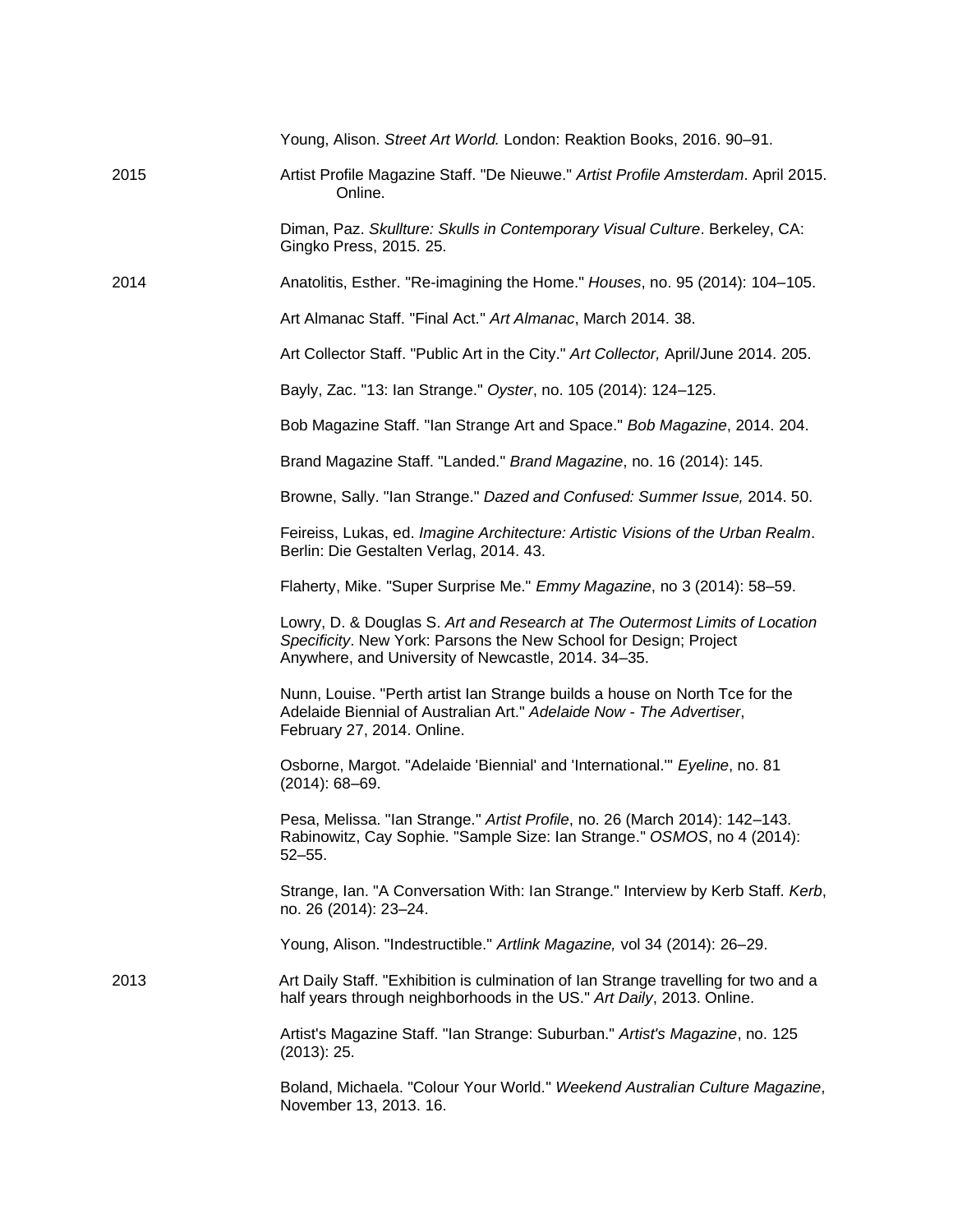Crawford, Ashley. "Burning down the house." *Vault: New Art & Culture*, August 2013. 124–126.

Dunstan, Isabel. "Homewrecker." *Time Out,* August 2013. 37. Gallery Magazine Staff. "Ian Strange: Suburban." *Gallery Magazine*, July/August 2013. 54–56.

–––––. "Ian Strange: Suburban." Gallery Magazine. September/October 2013. 18.

Strange Ian. "Impermanent Structure: Ian Strange on Suburban." Interview by Charlotte Cornish. *Open Journal*, 2013. Online.

–––––. "In conversation: Ian Strange on 'Suburban.'" Interview by Australian Design Review Staff. *Australian Design Review*, August 9, 2013. Online.

Fadda, Diego. "Ian Strange - 'SUBURBAN' Multidisciplinary Project." *Il Gorgo,*  2013. Online.

Fraser, Suzanne. "Unsettling Houses." *Melbourne Review*, no. 24 (July 10, 2013): 36.

Gates, Charles. "Artist resurrects red-zone houses." *The Press Newspaper*, December 20, 2013. 9.

Holsworth, Mark. "Street Art Big Time." *Black Mark*, July 27, 2013. Online.

Jamshed, Zahra. "Ian Strange 'Suburban' Exhibition." *Hypebeast*, July 12, 2013. Online.

Jarvis, Erika. "Suburban Scrawl." *Mass Appeal*, no. 53 (2013): 32–38.

Johnston, Chris. "Rising up in the red zones of Christchurch." *The Sydney Morning Herald,* December 20, 2013. Online.

Marsala, Helga. "Home strange home. La suburbia americana secondo Ian Strange: case come installazioni." *Artribune*, August 5, 2013. Online.

Meier, Allison. "Burning Suburbia with Paint and Flames." *Hyperallergic*, July 23, 2013. Online.

Nelson, Robert. "Strange views of suburbia besieged." *WA Today*, August 14, 2013. Online.

Rosenfeld, Paul. "This Artist's Practice Involves Literally Burning Down the House." *The Atlantic,* July 19, 2013. Online.

Rule, Dan. "Graffiti crosses the picket line." *Brisbane Times*, July 20, 2013. Online.

Strange, Ian. "Interview: Ian Strange on Artistic Ambition, Street Art, and Dropping the Name Kid Zoom." Interview by Nick Schonberger. *Complex*, August 6, 2013. Online.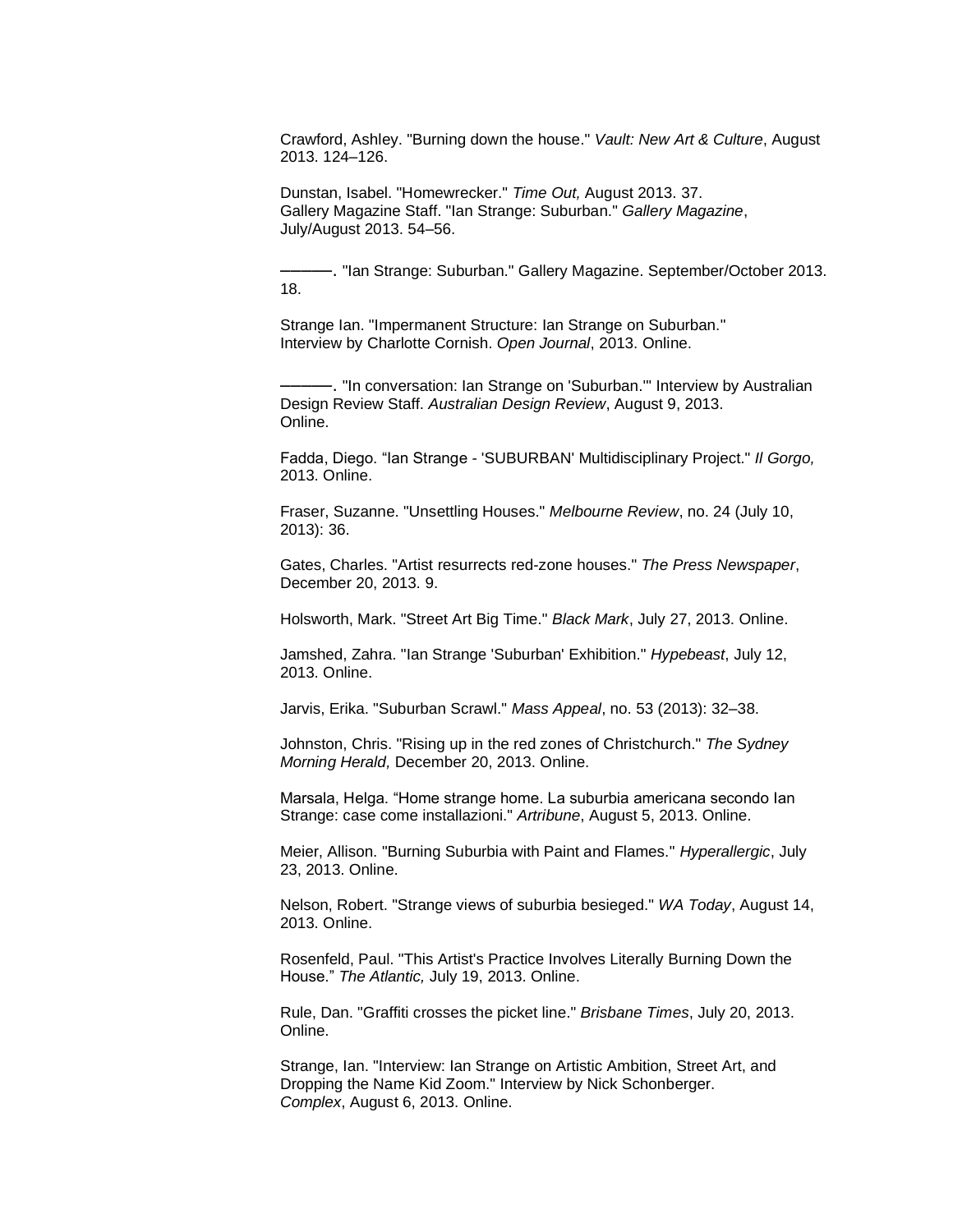|      | Superlative Conspiracy Staff. "Ian Strange." Superlative Conspiracy, no. 8<br>(2013): 107.                                                                                            |
|------|---------------------------------------------------------------------------------------------------------------------------------------------------------------------------------------|
|      | Swales, Kris. "Ian Strange: Rocking the suburbs." Red Bull, August 8, 2013.<br>Online.                                                                                                |
|      | Talbart, Sally. "Ian Strange: Suburban." Concrete Playground, August 6, 2013.<br>Online.                                                                                              |
|      | Weiland, Alex. "A Strange Coming Home." Acclaim, no. 30 (2013): 78-85.<br>2012 Carapiet, Lisa. "Once Were Vandals." The Australian, March 30, 2012.<br>Online.                        |
|      | Eccles, Jeremy. "The Challenge of the Uncollectable." Art Market Report, no.<br>41. (2012): 52-53.                                                                                    |
|      | Hats, Samuel. "Home." VNA Magazine, March 22, 2012. Online.                                                                                                                           |
|      | Schonberger, Nick, and Cedar Pasori. "25 Young Painters You Need to Know.<br>Complex, July 1, 2012. Online.                                                                           |
|      | T-World Staff. "The Kid Who Never Sleeps." T-World, no. 7 (2012): 28-29.                                                                                                              |
|      | Trippe, John. "HOME: The Exhibition." Fecal Face, March 28, 2012. Online.<br>Workhorse and PAC. We Own the Night: The Art of the Underbelly Project.<br>New York: Rizzoli, 2012. 201. |
|      | Yen Magazine Staff. "Artist Feature." Yen Magazine, no. 60 (2012): 49.                                                                                                                |
| 2011 | Cormack, Bridget. "Kid is no stranger to secrecy." The Australian Newspaper,<br>October 28, 2011. 14.                                                                                 |
|      | Dowling, Faye. The Book of Skulls. London: Laurence King Publishing, 2011.<br>66-67.                                                                                                  |
|      | Henry, Roland. "Kid Don't Play." VNA Magazine, no. 16 (2011): 14-24.                                                                                                                  |
|      | Jefferson, Dee. "Outpost Project." Time Out, no 87 (2011): 44.                                                                                                                        |
|      | Johnson, Chris. "A Couple's Passion for Emerging Street Art." The Sunday<br>Age, June 11, 2011. Online.                                                                               |
|      | Matsuoka, Hidenori. "This City Will Eat Me Alive." Hidden Champion, no. 21.<br>$(2011): 14 - 23.$<br>Nylon Staff. "Artwork Featured." Nylon Guys, March 2011. 136-137.                |
|      | Strange, Ian. "Interview: Ian Strange." Interview by Acclaim Magazine Staff.                                                                                                          |
|      | Acclaim Magazine, no. 23 (2011): 78-79.                                                                                                                                               |
|      | - "Interview: lan Strange." Interview by Florian Nardon. Be Street<br>Magazine, no. 15. (November 2011): 37-45.                                                                       |
|      |                                                                                                                                                                                       |

–––––. "Interview: Ian Strange." Interview by King Brown Staff. *King*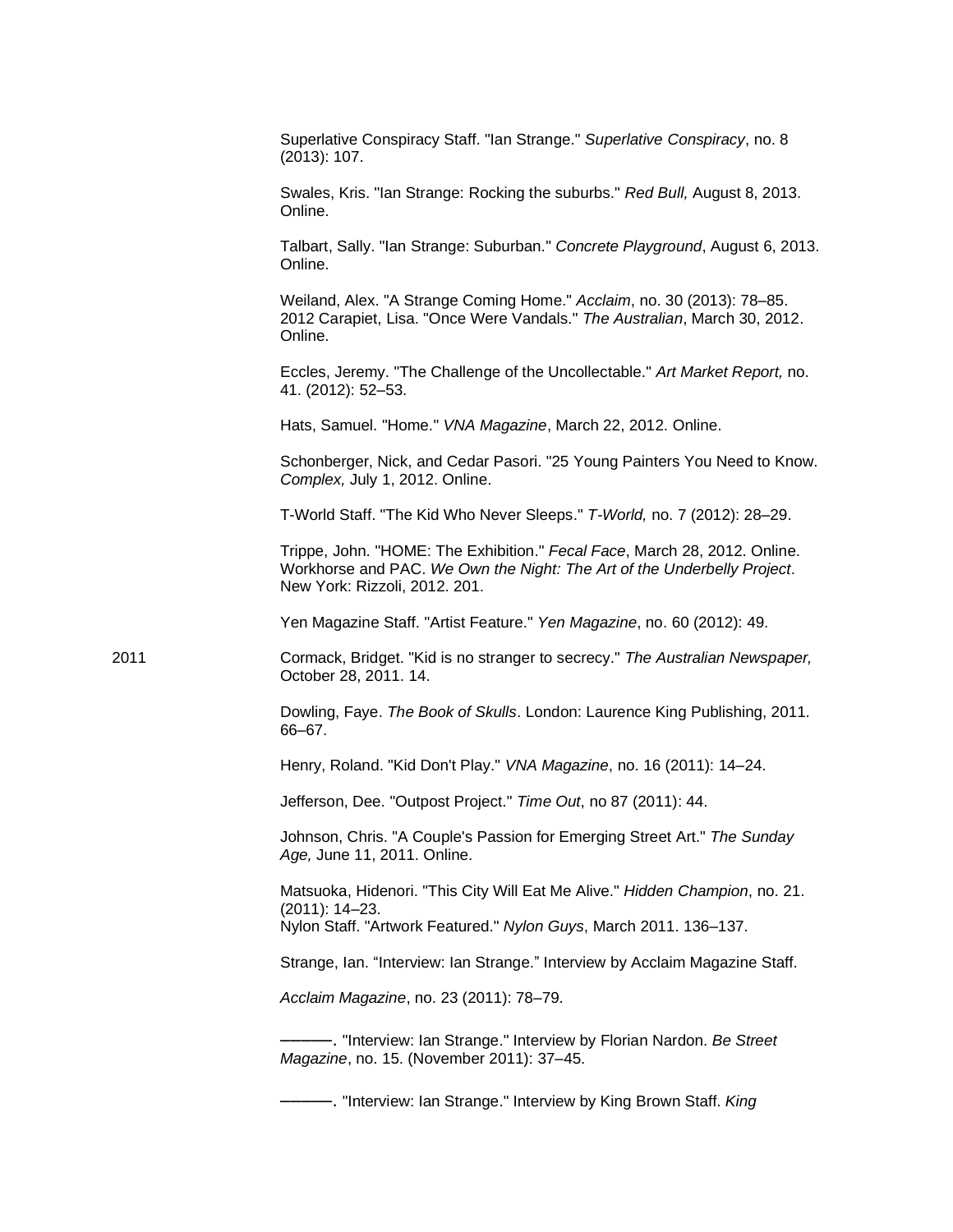*Brown,* no. 7 (2011): 68–75.

| Unseen TV Crew. "OUTPOST Street Art Festival: Cockatoo Island." Unseen |  |
|------------------------------------------------------------------------|--|
| TV, November 14, 2011. Online.                                         |  |

- Weekend Australian Staff. "WA World-Beasts Walk Streets of Home Unknown." *Weekend Australian*, March 26, 2011. 24.
- 2010 Bergin, Robert, Melissa Bergin, Jeremy Ville, and Wilfred Brandt. "Kid Zoom." In *Muscle Up.* Curvy World Media: New South Wales, Australia, 2010. 72–75.
- 2009 Art World Staff. "Artwork Featured." *Art World Magazine*, no 8 (2009): 22.
	- Mann, Chad. "Kid Zoom." *Peak Street Magazine*, no. 1 (June 5, 2009): 94–95.

Sims, Alicia. "Distorted Dreaming." *Acclaim*, no. 16 (2009): 78–79.

Weekend Australian Staff. "Born in the Streets." *Weekend Australian,* October 3, 2009. 38.

2007 Illegal Fame Magazine Staff. "Featured Artwork." *Illegal Fame Magazine*, no. 5 (2007): 30–45.

## **EXHIBITION & CONFERENCE CATALOGUES**

| 2020 | Malcolm, Chris. Ian Strange: Suburban Interventions 2008-2020. Bentley, WA,<br>Australia: Curtin University, John Curtin Gallery, 2020.                                                                           |
|------|-------------------------------------------------------------------------------------------------------------------------------------------------------------------------------------------------------------------|
|      | Malcolm, Chris, and Lisa McKnight. 50fifty. Bentley, WA, Australia: Curtin<br>University, John Curtin Gallery, 2020.                                                                                              |
| 2019 | Lyon Housemuseum Galleries. ENTER. Melbourne, VIC, Australia: Guest Work<br>Agency, 2019.                                                                                                                         |
| 2018 | Bouras, Constantine, Evita Fanou, Electra Kontoroupi, Ioannis Oikonomou,<br>Foteinos Soulos and Dimitra Tsachrelia, eds. A Shelter for Architecture New<br>York: Greek Institute of Architects in New York, 2018. |
|      | Creative Victoria. MEL&NYC. Melbourne, VIC, Australia: National Gallery of<br>Victoria, 2018.                                                                                                                     |
|      | Monash Gallery of Art. Bowness Photography Prize: 2018. Wheelers Hill, VIC,<br>Australia: Monash Gallery of Art, 2018.                                                                                            |
|      | TedXSydney. Humankind. Sydney, NSW, Australia: TedXSydney, 2018.                                                                                                                                                  |
| 2017 | Fremantle Arts Center. What's on FAC. Freemantle: Fremantle Arts Center,<br>2017.                                                                                                                                 |
|      | Strange, Ian. Island. New York: Standard Practice Gallery, 2017.                                                                                                                                                  |
|      | Nuart. Nuart Journal 2017. Stavanger, Norway: Nuart Festival, 2017.                                                                                                                                               |
| 2015 | FORM Gallery. Public 2015: Australian Street Art Festival. (Perth, WA, Australia:<br>FORM Gallery, 2015.                                                                                                          |
| 2014 | Mitzevich, Nick, ed. 2014 Adelaide Biennial of Australian Art: Dark Heart.                                                                                                                                        |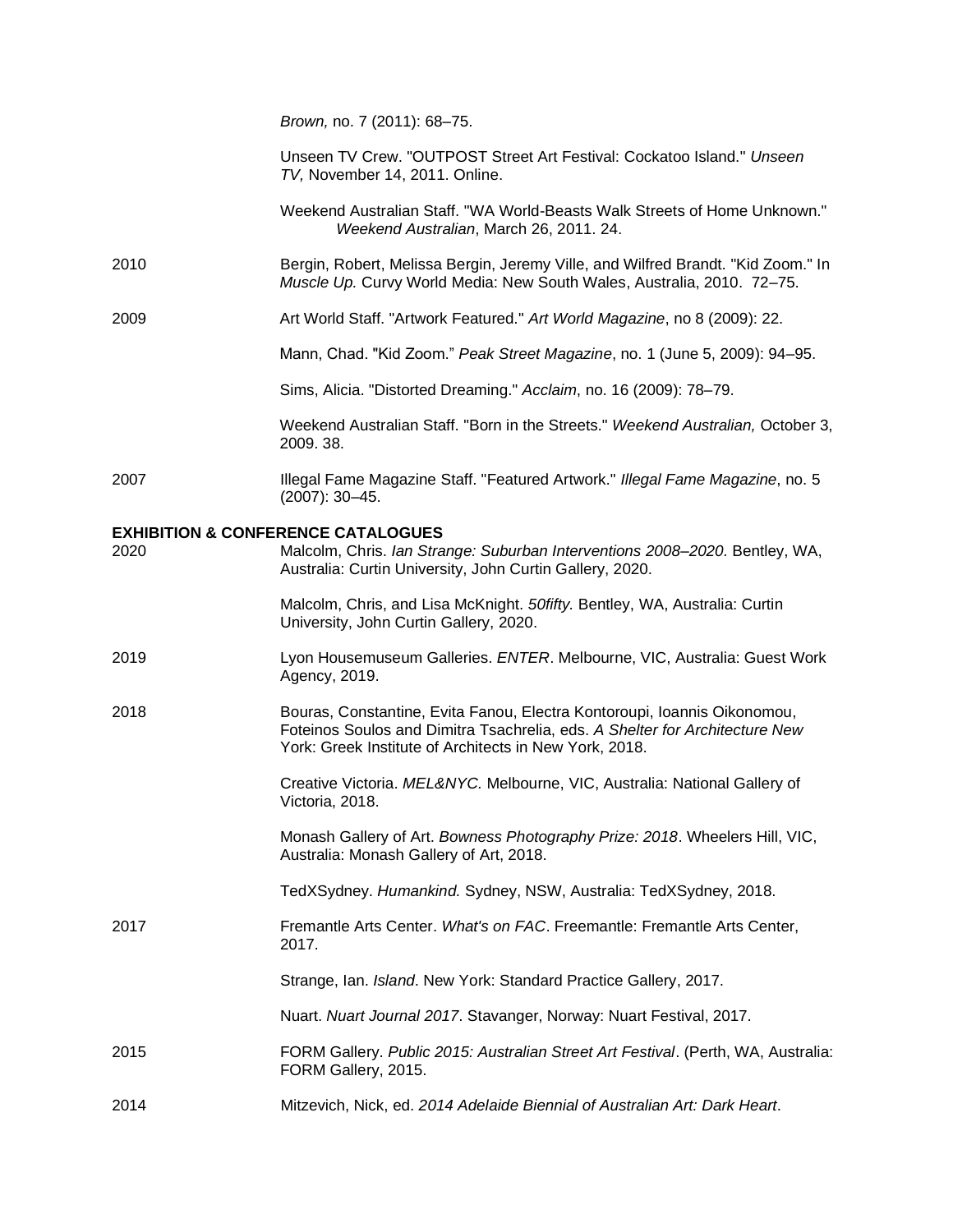|      | Adelaide, SA, Australia: Art Gallery of South Australia, Thames & Hudson, 2014.                                                             |
|------|---------------------------------------------------------------------------------------------------------------------------------------------|
| 2010 | Floating World Arts. LTRHDS: An Exhibition of the English Alphabet. Sydney,<br>NSW, Australia: Floating Art Worlds, Red Bull Gallery, 2010. |
|      | <b>SELECTED PRESENTATIONS AND CONFERENCES</b>                                                                                               |
| 2021 | Guest Judge                                                                                                                                 |
|      | Lester Art Prize, Perth, Art Gallery of Western Australia.                                                                                  |
|      | <b>Guest Speaker</b><br>Disturbed Festival of Ideas, Perth, State Library of Western Australia.                                             |
| 2020 | <b>Guest Speaker</b>                                                                                                                        |
|      | Sacre Couer Graduation Ceremony, Western Australia.                                                                                         |
|      | <b>Guest Speaker</b>                                                                                                                        |
|      | Disturbed Festival, Western Australia.                                                                                                      |
|      | <b>Guest Speaker</b><br>Disturbed Festival, Western Australia.                                                                              |
|      | Guest Judge                                                                                                                                 |
|      | Lester Art Prize, Perth, Art Gallery of Western Australia.                                                                                  |
|      | Guest Judge                                                                                                                                 |
|      | Joondalup Art Prize, Joondalup, Western Australia.                                                                                          |
|      | <b>Participating Artist</b>                                                                                                                 |
|      | OSSA Architectural Workshop, Polish Association of Architectural<br>Students, Warsaw, Poland                                                |
|      | Keynote Speaker                                                                                                                             |
|      | Creative Currency Conference, Arts Victoria, VIC, Australia                                                                                 |
|      | <b>Guest Lecturer</b>                                                                                                                       |
|      | Course: PRO7444: Non-Professional Practice, Harvard Graduate School<br>of Design, Harvard University, Cambridge, MA, USA                    |
| 2019 | <b>Guest Lecturer</b>                                                                                                                       |
|      | "Suburban and Urban Art," Sotheby's Institute of Art, New York City, NY,                                                                    |
|      | <b>USA</b>                                                                                                                                  |
|      | <b>Guest Lecturer</b>                                                                                                                       |
|      | "The Politics of Public Space," RMIT University, Melbourne, VIC,<br>Australia                                                               |
| 2018 | <b>TED Speaker</b>                                                                                                                          |
|      | "The Home, Art and Place," TEDxSydney, Sydney, NSW, Australia                                                                               |
|      | <b>Guest Lecturer</b>                                                                                                                       |
|      | "MEL&NYC on Dance, Film & Visual Art," NGV Winter Programing,<br>National Gallery of Victoria, Melbourne, Australia                         |
|      | Keynote Speaker                                                                                                                             |
|      | "Art and the Home," VADEA Conference Bundanon Trust, Bundanon,                                                                              |
|      | NSW, Australia                                                                                                                              |
|      | <b>Presenting Artist</b>                                                                                                                    |
|      | "Home: The Art of lan Strange," The Asia Pacific Architecture                                                                               |
|      | Symposium, State Library of Queensland, South Brisbane, Queensland,                                                                         |
|      | Australia.<br>Keynote Speaker                                                                                                               |
|      | "Finding Home," Emergence Festival, Margaret River, WA, Australia                                                                           |
| 2017 | <b>Guest Lecturer</b>                                                                                                                       |
|      | "Home and the Suburbs," Columbia College Chicago, Chicago, IL, USA                                                                          |
|      | <b>Guest Speaker</b>                                                                                                                        |
|      | "In Conversation: Ian Strange & Morgan Spurlock," NeueHouse Madison                                                                         |
|      |                                                                                                                                             |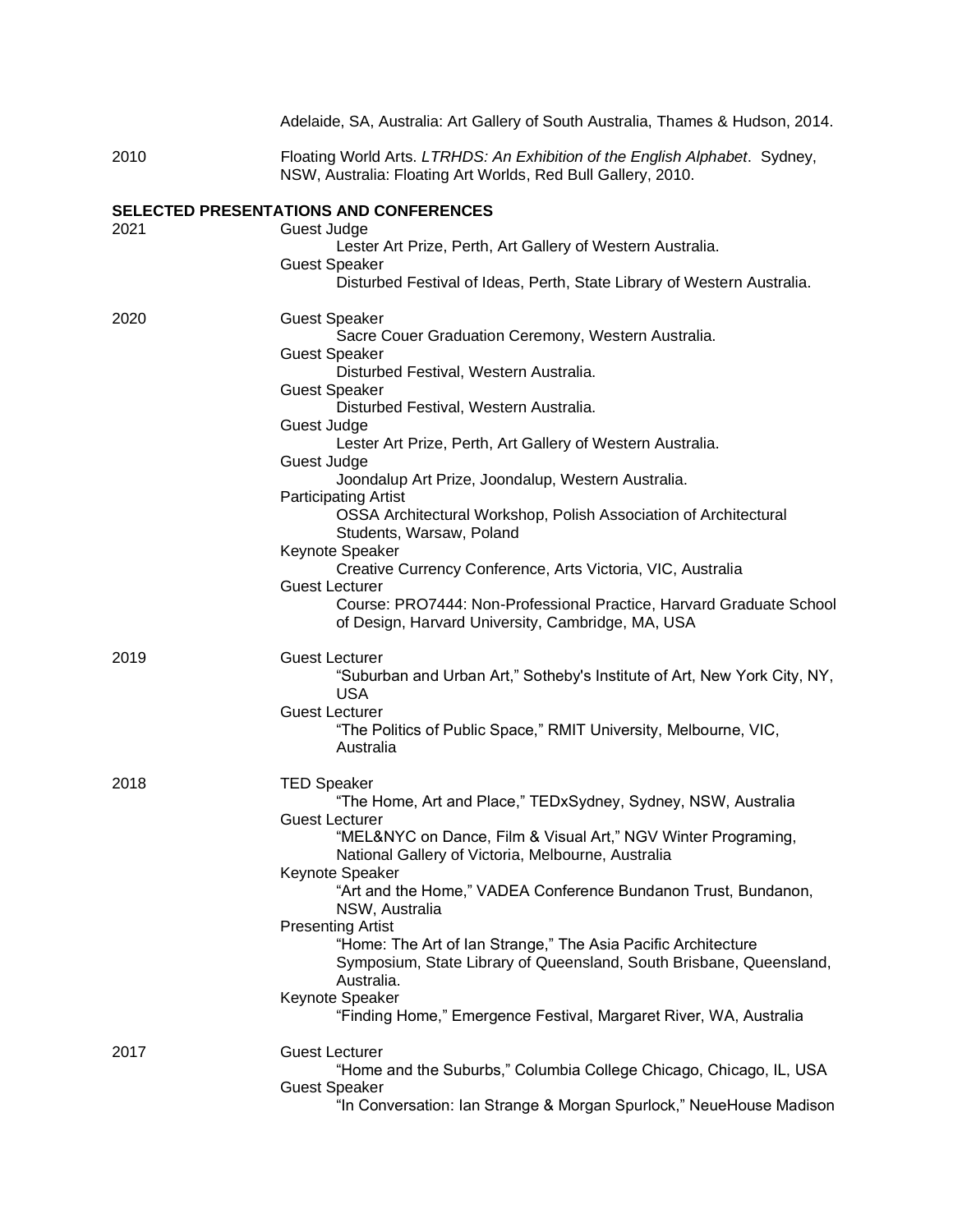|                                    | Square, New York, NY, USA<br><b>Guest Speaker</b><br>"Imagining Suburbia: Beauty, Sadness and Isolation," National Gallery of      |
|------------------------------------|------------------------------------------------------------------------------------------------------------------------------------|
|                                    | Victoria, Melbourne, VIC, Australia<br><b>Presenting Artist</b>                                                                    |
|                                    | "Home Town," Artsource and UWA Cultural Precinct Symposium, Perth,<br>WA, Australia                                                |
|                                    | Artist Talk & Film Screening<br>"Jan Zahl in Conversation with Ian Strange," Nuart Plus, Nuart Festival,<br>Stavanger, Norway      |
|                                    | <b>Guest Lecturer</b><br>"Maps," RMIT University, Melbourne, VIC, Australia                                                        |
| 2016                               | <b>Guest Lecturer</b><br>"Dialogues," Greek Institute of Architects, Consulate General of Greece,<br>New York City, NY, USA        |
| 2015                               | Keynote Speaker<br>"Suburban," Suburbanscapes Symposium, Rosewood Art Center,<br>Kettering, OH, USA<br><b>Presenting Artist</b>    |
|                                    | "SHADOW," PUBLIC 2015 Symposium, State Theatre, Perth, WA,<br>Australia                                                            |
| 2014                               | <b>Guest Lecturer</b><br>"Suburban," WA School of Art Design and Media, Perth, WA, Australia<br><b>Presenting Artist</b>           |
| 2013                               | "Final Act," Project Anywhere Symposium, Parsons School of Design,<br>The New School, New York City, NY, USA<br><b>Artist Talk</b> |
|                                    | "Suburban," Clemenger Auditorium, National Gallery of Victoria,<br>Melbourne, VIC, Australia                                       |
| <b>AWARDS &amp; GRANTS</b><br>2022 | Design Strategy Grant, The Alastair Swayn Foundation                                                                               |
| 2021                               | Selected as part of winning team, National Commendation for Interior<br>Architecture, Architecture Australia                       |
| 2019                               | Commercial Development Program Grant, Department of Culture, and the Arts,<br>Western Australia                                    |
| 2018                               | New South Wales Bronze Medal Print Awards for artist book Island                                                                   |
| 2016                               | Commercial Development Program Grant, Department of Culture, and the Arts,<br>Western Australia                                    |
|                                    | Arts Projects for Individuals and Groups Grant, Australia Council for the Arts                                                     |
| 2014                               | Strategic Funding Program Grant, Department of Culture, and the Arts, Western<br>Australia                                         |
|                                    | New Works Grant, Australia Council for the Arts                                                                                    |
| 2012                               | Mid-Career Fellowship, Department of Culture and the Arts, Western Australia                                                       |